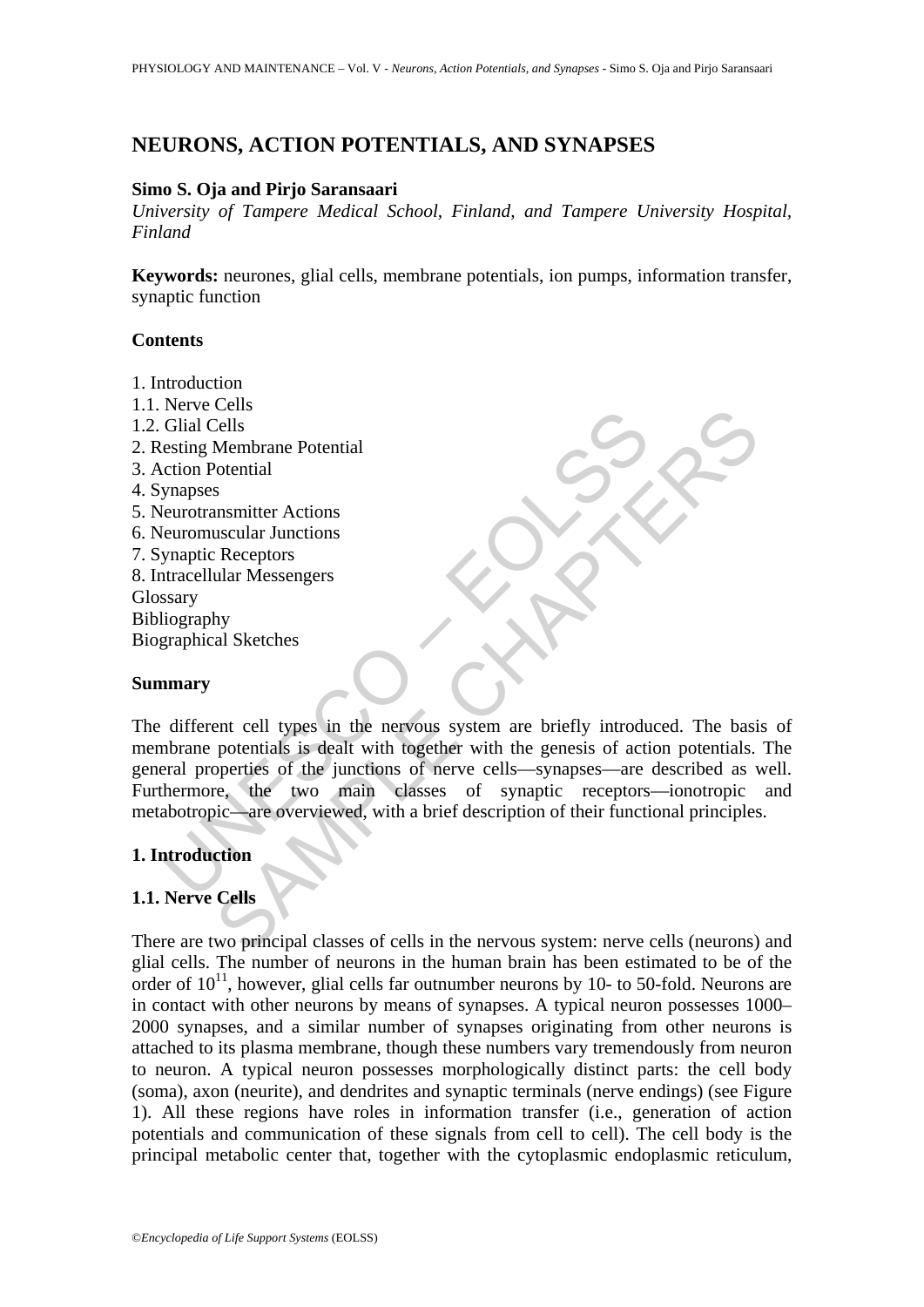produces proteins needed in the signal handling. Furthermore, it gives rise to the axon, a long tubular appendage, and the arbor of dendrites. The initial segment of an axon, the axon hillock, is the site for triggering action potentials that spread over the whole neuronal plasma membrane and propagate to the nerve endings. A great number of axons are wrapped in a myelin sheath, a protein–lipid complex made up of many layers of the membrane of Schwann cells or oligodendrocytes. This myelin sheath envelops the axon except at the nodes of Ranvier. The end region of the axon is also unmyelinated.





Note: The myelin sheath is discontinuous at regular intervals (nodes of Ranvier).

#### **1.2. Glial Cells**

Axon hillcok<br>
Nucleus<br>
Nucleus<br>
Nucleus<br>
Nucleus<br>
Nucleus<br>
Nucleus<br>
Cellbody<br>
(soma)<br>
A typical peripheral neuron with Schwann cells wrapping its axon with t<br>
myelin sheath<br>
The myelin sheath<br>
The myelin sheath<br>
The myelin Glial cells are classified into microglia and macroglia. Microglia are phagocytes activated by infections and injury. Three types of macroglial cells abound in the vertebrate nervous system. The star-like astrocytes are the most numerous. Two subtypes of astrocytes are present. Fibrous astrocytes are found primarily in the white matter. Their name arises from the content of many intermediate filaments. Protoplasmic astrocytes, abounding in the gray matter, have granular cytoplasma. Oligodendrocytes and Schwann cells are both small in size and have scant processes. Oligodendrocytes are predominant in the central nervous system and Schwann cells in the peripheral nerves. Although not directly participating in impulse transmission, the glial cells are thought to have other important roles:

Astrocytes participate in the maintenance of ionic homeostasis and re-uptake of neurotransmitters. At least in this manner they also participate in the processes of information transfer, though probably not being involved in electrical signaling.

- Oligodendrocytes and Schwann cells produce myelin that electrically insulates axons.
- Microglial cells are involved in the defense responses to noxious factors.
- Astrocytes aid in forming the blood–brain barrier, so regulating the passage of substances from blood to brain.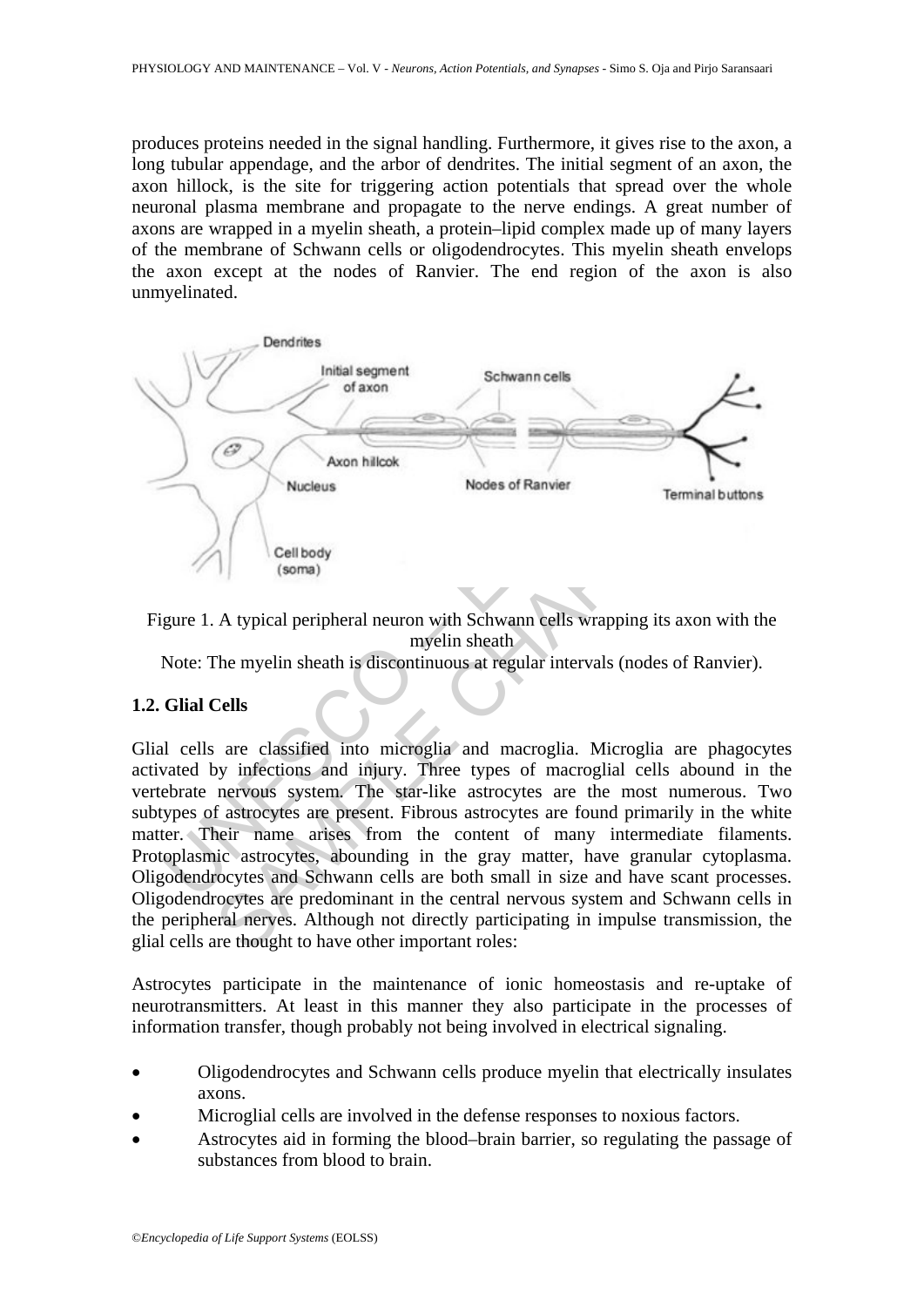- During brain development glial cells guide the migration of neurons into their final destinations.
- Glial cells also form a supporting network for neurons, a function considered to be their only role in the past.

### **2. Resting Membrane Potential**

extract of mark of the bases of the proposition of the proposition<br>trively permeable to Na<sup>+</sup>, K<sup>+</sup>, C1, and Ca<sup>2+</sup>, and practicall<br>lominantly negatively charged proteins of large molecular size. This large outside the ce From the basistop. The possipulo may is the mean from the parameterior in the permeable to Na<sup>7</sup>, K<sup>r</sup>, Cl<sup>-</sup>, and Ca<sup>2+</sup> are enriched inside. Two ionic puremeable to Na<sup>7</sup>, K<sup>r</sup>, Cl<sup>-</sup>, and Ca<sup>2+</sup> are enriched inside. Tw The uneven distribution of electrically charged particles with limited permeabilities is the basis for generation of potential differences across the cell plasma membranes (see *Ionic Channels of the Excitable Membrane*). Neurons employ this general propensity of all cells for their specific actions in information transfer. There obtains about a –65 mV potential in a typical resting neuron (i.e., the inside of the cell is negatively charged in comparison with the outside). The phospholipid bilayer in the plasma membrane is selectively permeable to Na<sup>+</sup>, K<sup>+</sup>, Cl<sup>-</sup>, and Ca<sup>2+</sup>, and practically impermeable to predominantly negatively charged proteins of large molecular size. The concentration of  $Na<sup>+</sup>$  is large outside the cell, whereas  $K<sup>+</sup>$  and  $Ca<sup>2+</sup>$  are enriched inside. Two ionic pumps are particularly important for the functions of nerve cells: the  $Na^+ - K^+$  pump and the  $Ca<sup>2+</sup>$  pump. Both are able to transport ions against their concentration gradients by means of chemical energy derived from the breakdown of adenosine triphosphate (ATP). The ion channels in plasma membranes are selectively leaky for the above ions. Gradually they would allow an equilibration of the ionic gradients without the continuous functioning of these ion pumps, which in this manner maintain the membrane potential and nerve cell functions.

One can calculate the equilibrium potential for each ion by knowing its charge and concentration ratio across the plasma membrane from the classical Nernst equation familiar from physical chemistry:

$$
E_{ion} = 2.303 (RT/zF) \log [ion]_{o}/[ion]_{i}
$$
 (1)

in which E*ion* is the ionic equilibrium potential, R the gas constant, T the absolute temperature, z the electrical charge of the ion, F the Faraday constant and [ion]*o* and [ion]*<sup>i</sup>* the ion concentrations outside and inside the cell, respectively. However, in this equation there is no term of the ion permeability. Moreover, the calculated equilibrium potentials for different ions are not identical and the actual membrane potentials registered from cells are a sum function of the equilibrium potentials of different ionic species. These matters are taken into consideration in the Goldman equation:

$$
E_m = 61.54 \log \{ (P_K[K^+]_o + P_{Na}[Na^+]_o) / (P_K[K^+]_i + P_{Na}[Na^+]_i) \}
$$
 (2)

in which  $E_m$  is the membrane potential of the cell,  $P_K$  and  $P_{Na}$  are the membrane permeabilities of  $K^+$  and  $Na^+$ , respectively, and the other terms are the intracellular and extracellular concentrations of  $K^+$  and  $Na^+$  as in the above Nernst equation. In this Goldman equation the minor contributions of  $Cl^-$  and  $Ca^{2+}$  are overlooked.

In resting neurons, the permeability of  $K^+$  exceeds that of Na<sup>+</sup>. Consequently, the membrane potential of a neuron is near to the equilibrium potential of  $K^+$ . Since the concentration of  $K^+$  inside the cell greatly exceeds the extracellular concentration, the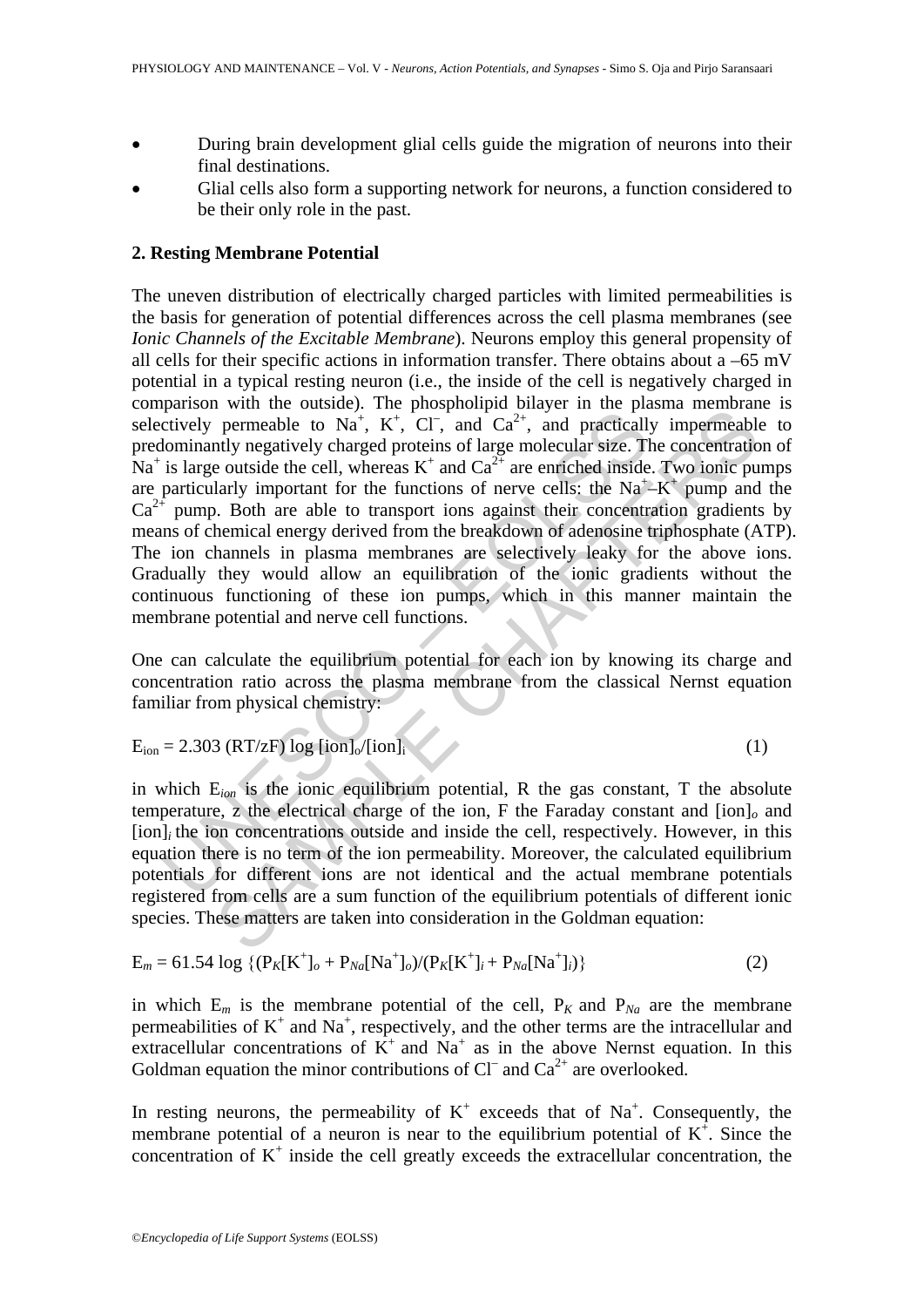inside of a cell is negative in comparison to the outside. On activation, the permeability of the plasma membrane to  $Na<sup>+</sup>$  abruptly increases several 100-fold. The membrane potential tends to approach the equilibrium potential of  $Na<sup>+</sup>$ . Since the extracellular concentration of  $Na<sup>+</sup>$  is far greater than the intracellular concentration, the equilibrium potential of Na<sup>+</sup> is about +60 mV in a typical neuron, estimated by means of the Nernst equation for  $Na<sup>+</sup>$ . The membrane potential of a neuron is reversed and also shortly becomes positive. It is said that there obtains an overshoot during the peak action potential. This abrupt increase in  $Na<sup>+</sup>$  permeability originates from the functional properties of voltage-dependent  $Na<sup>+</sup>$  channels in plasma membranes. These channels exhibit a characterized pattern of behavior:

- they are very fast to open,
- they stay open for about only 1 ms and close again, and
- they do not open again before the membrane potential is restored to a negative value.

These properties determine the behavior of a neuron. When the membrane potential is lowered to a certain level—the excitation threshold—the Na<sup>+</sup> channels are suddenly opened and the action potential ensues. The neuron is depolarized.

### **3. Action Potential**

they stay of pear to absolve only 1 his and close ugain, since the they do not open again before the membrane potential is res<br>value.<br>See properties determine the behavior of a neuron. When the mere<br>red to a certain level by say open on about dany 1 mis and close again, and<br>equivalent is restored to a negative do not open again before the membrane potential is restored to a negative.<br>
Then the membrane potential is restored to a negative a The action potentials obey the "all or none" law—once a stimulus is strong enough to exceed the threshold of excitation a fully fledged action potential ensues. If the stimulus is subthreshold in magnitude, it results only in a local lowering of the membrane potential, which does not propagate along the neuronal plasma membrane. An action potential is self-propagating in nature. It electrotonically depolarizes the membrane regions in front of it, spreading circularly in all directions from the site of its origin and also traversing the axon in both up and down directions. While the conduction of impulses occurs in unmyelinated nerve cells in this manner, the mode of impulse propagation in myelinated neurons is saltatory in nature. Depolarization in them jumps from one Ranvier node to the next. In this manner the velocity of conduction is greatly increased in thick axons, but not in tiny axons. These latter axons are, therefore, mostly unmyelinated. In general, in both myelinated and unmyelinated axons the conduction velocity is greater if the axon is thicker. In a living animal, nerve impulses pass in one direction only along the axons: from receptors or synaptic junctions to the synaptic terminals of the axon. Such a type of conduction is called orthodromic. An axon is able to conduct action potentials also in the opposite direction. This type of conduction is antidromic. Chemical synapses transmit impulses in only one direction, and. therefore antidromic depolarization waves wane when they meet the first synaptic site.

The increase in  $Na<sup>+</sup>$  permeability rapidly declines after the initiation of an action potential and the permeability of  $K^+$  also temporarily increases after a small delay (Figure 2). At the end of an action potential the permeability for  $K^+$  soon becomes even greater than in the resting cell, being the reason for a small but prolonged afterhyperpolarization. During the abrupt increase in  $Na<sup>+</sup>$  permeability, a neuron does not respond to new activation. This period is designed as an absolute refractory period. It limits the firing rate of a neuron to about 1000 Hz. In addition, it is difficult to initiate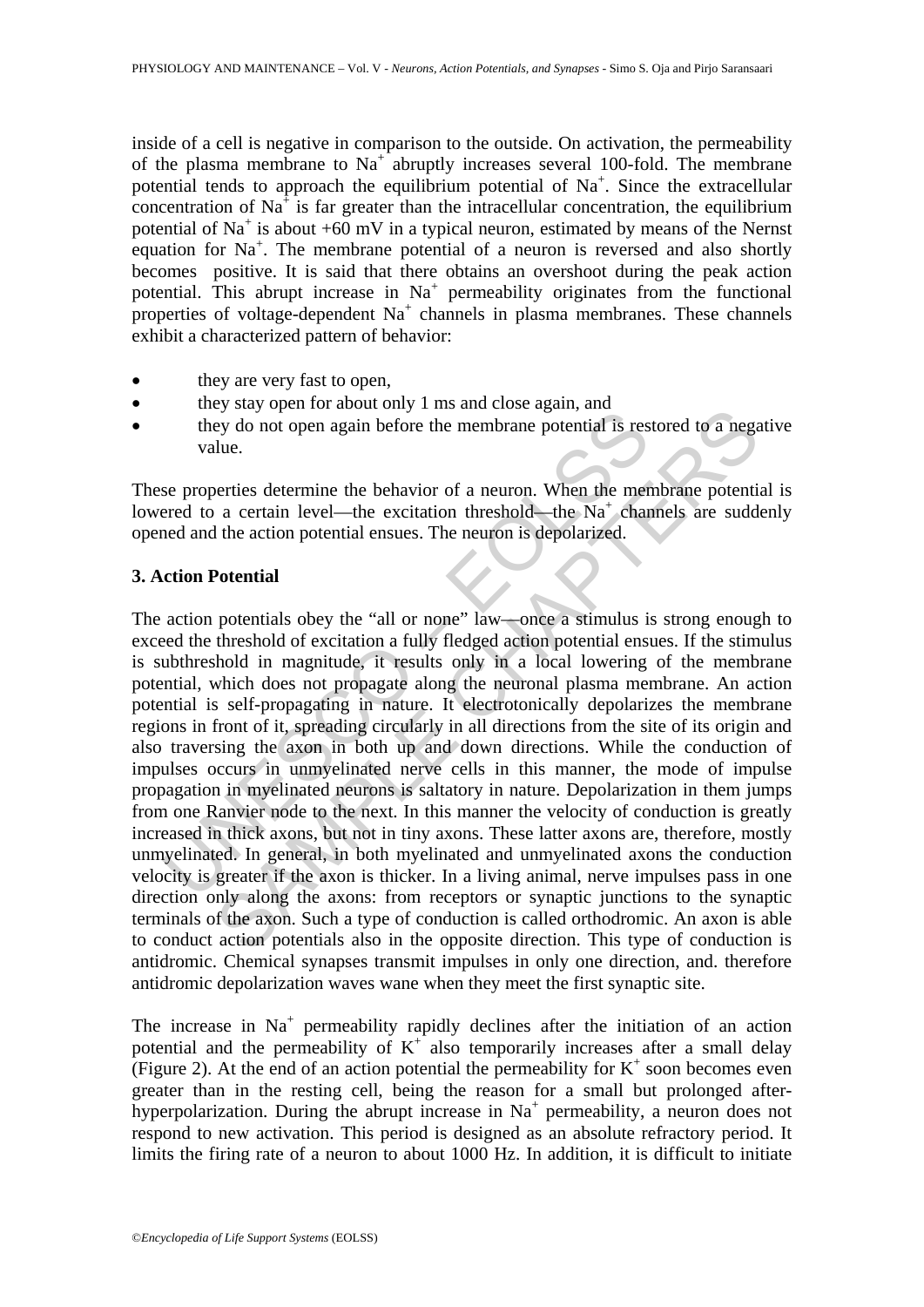another action potential in a neuron for several milliseconds after the absolute refractory period. This relative refractory period coincides with the negative after-potential owing to the temporarily increased  $K^+$  permeability. During action potential neurons lose some  $K^+$  and gain  $Na^+$ , but only prolonged trains of depolarizations result in measurable changes in the ionic concentrations. The capacity of the  $Na<sup>+</sup>-K<sup>+</sup>$  pump in plasma membranes is normally able to compensate for the leakage through ion channels. The function of the Na<sup>+</sup>-K<sup>+</sup> pump is electrogenic in nature, since for three Na<sup>+</sup> extruded from the cell two  $K^+$  are taken up. The coupling ratio of the pump is thus 3:2 and three positive charges move out the cell for the two moving in. An increase diminishes and a decrease in extracellular  $Ca^{2+}$  increases neuronal excitability. The reason for this is the availability of  $Ca^{2+}$  for the processes associated with the synaptic events.



Figure 2. (A) Time course on an action potential showing the spike potential with the overshoot and after-hyperpolarization. (B) The changes in Na<sup>+</sup> and  $K^+$  conductances underlying the action potential.

Notes: The rapid and transient increase in  $Na<sup>+</sup>$  permeability initiates the propagating action potential. The inactivation of voltage-dependent  $Na<sup>+</sup>$  channels and the delayed activation of  $K^+$  channels cause repolarization and generate transient hyperpolarization.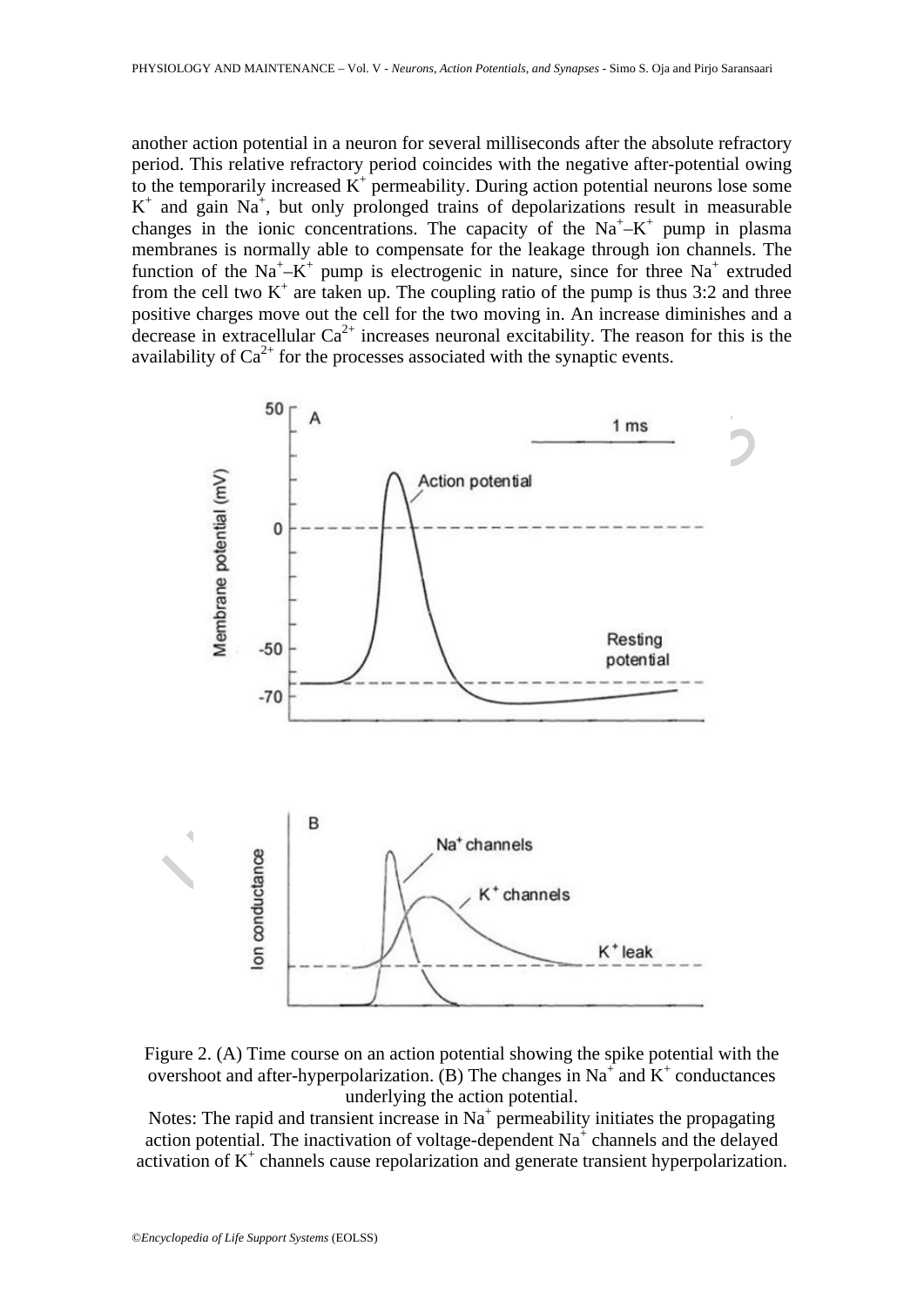- -
- -

# TO ACCESS ALL THE **17 PAGES** OF THIS CHAPTER, Visit: [http://www.eolss.net/Eolss-sampleAllChapter.aspx](https://www.eolss.net/ebooklib/sc_cart.aspx?File=E6-54-09-04)

#### **Bibliography**

Bear M.F., Connors B.W., and Paradiso M.A. (2001). Chapter 2: Neurons and glia; Chapter 3: The neuronal membrane at rest; Chapter 4: The action potential; Chapter 5: Synaptic transmission. *Neuroscience. Exploring the Brain, Second Edition*, pp. 23–130. Philadelphia: Lippincott Williams & Wilkins. [Concise and easy-to-read texts on the essentials of nerve cells, membrane potentials, and synaptic functions.]

Clemens J.D. (1996). Transmitter time course in the synaptic cleft: its role in central synaptic function. *Trends in Neuroscience* **19**, 163–171. [An analysis of the kinetics of neurotransmitter actions at chemical synapses.]

Fagni L., Chavis P., Ango F., and Bockaert J. (2000). Complex interactions between mGluRs, intracellular Ca2+ stores and ion channels in neurons. *Trends in Neuroscience* **23**, 80–88. [A review of the  $Ca^{2+}$  fluxes and concentrations and the synaptic metabotropic glutamate receptors.

Solution and test, cuapter 4. In a cation political, cuapter differed in the mathematic and experime the Brain, Second Edition, pp. 23-130. Philadelphia: I ins. [Concise and easy-to-read texts on the essentials of nerve c infinition at less, Chapter 4. In a action politimal, Chapter 3. Synapic transmission<br> *E. Exploring the Brain, Second Edition*, pp. 23-130. Philadelphia: Lippincott William<br>
rotes and easy-to-read texts on the essentials Kandel E.R., Schwartz J.H., and Jessell T.M. (ed.) (2000). Chapter 2: Nerve cells and behavior (by E.R. Kandel); Chapter 4: The cytology of neurons (by J.H. Schwartz and G.L. Westbrook); and Chapter 7: Membrane potential; Chapter 8: Local signaling: passive electrical properties of the neuron; and Chapter 9: Propagated signaling: the action potential (by J. Koester and S.A. Siegelbaum). *Principles of Neural Science, Fourth Edition*, pp. 67–87 and 125–174*.* New York: McGraw-Hill. [These chapters give a sophisticated overview of the structures of nerve cells, glial cells, and synapses in the nervous system. The eletrochemical events associated with the genesis of action potentials and signal transmission at nerve endings are characterized in a thorough manner.]

Parnas H., Segel L, Dudel J., and Parnas I. (2000). Autoreceptors, membrane potential and the regulation of transmitter release. *Trends in Neuroscience* **23**, 60–68. [A critical evaluation of the interactions of autoreceptors,  $Ca^{2+}$ , and neurotransmitter release.]

Piccolino M. and Pignatelli A. (1996). Calcium-independent synaptic transmission: artifact or fact? *Trends in Neuroscience* **19**, 120–125. [Does calcium-independent synaptic transmitter release occur or not?]

Sah P. (1996). Ca<sup>2+</sup>-activated K<sup>+</sup> currents in neurons: types, physiological roles and modulation. *Trends in Neuroscience* **19**, 150–154. [A short review on the role of potassium channels in synaptic transmission.]

Siegel G.J., Agranoff B.W., Albers R.W., Fisher S.K., and Uhler M.D. (eds.) (1999). Chapter 6: Electrical excitability and ion channels (by B. Hille and W.A. Catterall); Chapter 20: G proteins (by E.J. Nestler and R.S. Duman); Chapter 21: Phosphoinosidites (by S.K. Fischer and B.W. Agranoff); Chapter 22: Cyclic nucleotides (by R.S. Duman and E.J. Nestler); and Chapter 23: Calcium (by J.W. Putney Jr.). *Basic Neurochemistry: Molecular, Cellular and Medical Aspects, Sixth Edition*, pp. 119–138, 401–414, 415– 432, 433–452, 453–470. Philadelphia and New York: Lippincott-Raven. [These book chapters describe in detail the roles of ion channels in impulse generation and signal transmission and the functions of intracellular signaling mechanisms.]